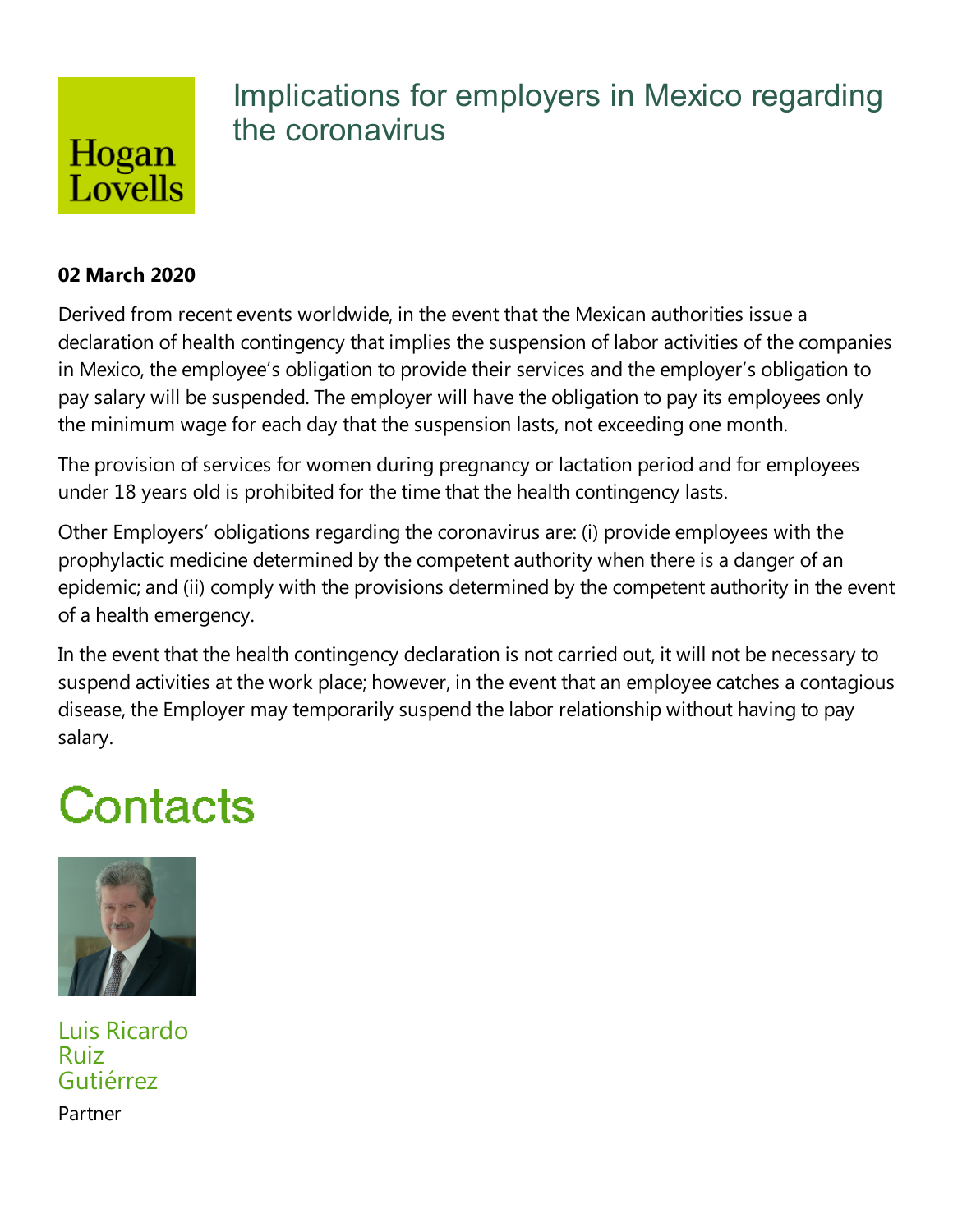

#### Hugo Hernández-Ojeda Alvírez

#### Partner



## Luis Rosas

### Counsel



Mary Carmen Fuertes Abascal

Partner



Oswaldo Chávez Uribe